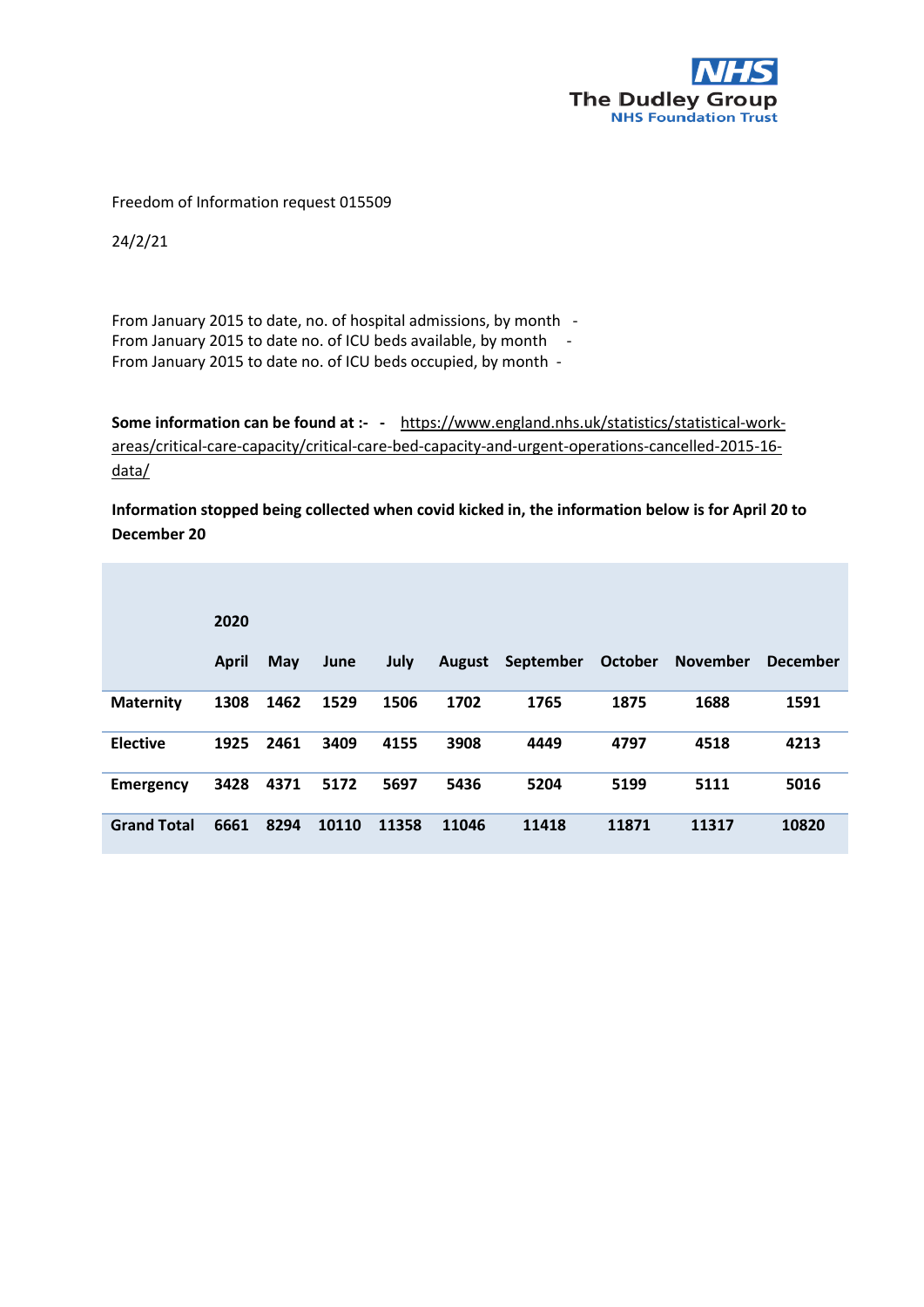## Deaths all causes

| <b>Years</b>  |     | DischargeDate Total |     |     |
|---------------|-----|---------------------|-----|-----|
| $-2015$       |     | Jan                 |     | 240 |
|               |     | Feb                 |     | 126 |
|               |     | Mar                 |     | 178 |
|               |     | Apr                 |     | 178 |
|               |     | May                 |     | 156 |
|               |     | Jun                 |     | 124 |
|               |     | Jul                 |     | 95  |
|               |     | Aug                 |     | 117 |
|               |     | Sep                 |     | 140 |
|               |     | Oct                 |     | 137 |
|               |     | Nov                 |     | 140 |
|               |     | Dec                 |     | 135 |
| $-2016$       |     | Jan                 |     | 178 |
|               |     | Feb                 |     | 138 |
|               |     | Mar                 |     | 143 |
|               | Apr |                     | 163 |     |
|               |     | May                 |     | 107 |
|               |     | Jun                 |     | 122 |
|               |     | Jul                 |     | 137 |
|               |     | Aug                 |     | 138 |
|               |     | Sep                 |     | 133 |
|               | Oct |                     | 128 |     |
|               |     | Nov                 |     | 144 |
|               |     | Dec                 |     | 181 |
| $\equiv$ 2017 |     | Jan                 |     | 184 |
|               |     | Feb                 |     | 164 |
|               |     | Mar                 |     | 123 |
|               | Apr |                     | 153 |     |
|               | May |                     | 146 |     |
|               | Jun |                     | 118 |     |
|               | Jul |                     | 114 |     |
|               | Aug |                     | 130 |     |
|               | Sep |                     |     | 146 |
|               |     | Oct                 |     | 146 |
|               |     | Nov                 |     | 129 |
|               |     | Dec                 |     | 156 |
| $=2018$       |     | Jan                 |     | 213 |
|               |     | Feb                 |     | 175 |
|               |     | Mar                 |     | 185 |
|               |     | Apr                 |     | 136 |
|               |     | May                 |     | 133 |
|               |     | Jun                 |     | 130 |
|               |     | Jul                 |     | 137 |
|               |     | Aug                 |     | 119 |
|               |     | Sep                 |     | 116 |
|               |     | Oct                 |     | 123 |
|               |     | Nov                 |     | 124 |
|               |     | Dec                 |     | 158 |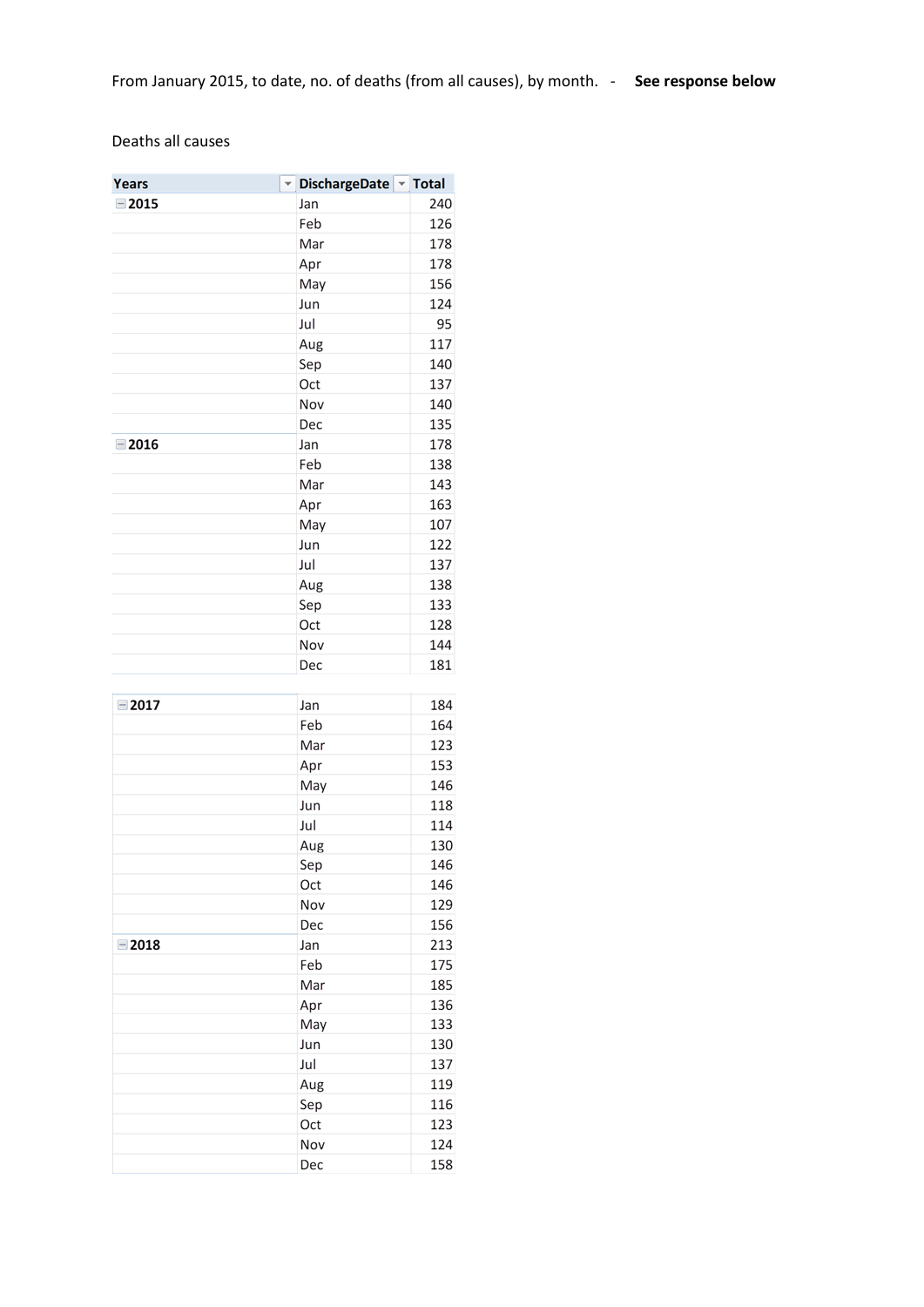| $= 2019$            | Jan | 165   |
|---------------------|-----|-------|
|                     | Feb | 152   |
|                     | Mar | 151   |
|                     | Apr | 158   |
|                     | May | 147   |
|                     | Jun | 134   |
|                     | Jul | 119   |
|                     | Aug | 117   |
|                     | Sep | 110   |
|                     | Oct | 128   |
|                     | Nov | 152   |
|                     | Dec | 181   |
| $= 2020$            | Jan | 177   |
|                     | Feb | 142   |
|                     | Mar | 208   |
|                     | Apr | 266   |
|                     | May | 126   |
|                     | Jun | 109   |
|                     | Jul | 95    |
|                     | Aug | 123   |
|                     | Sep | 138   |
|                     | Oct | 150   |
|                     | Nov | 200   |
|                     | Dec | 200   |
| $\blacksquare$ 2021 | Jan | 259   |
| <b>Grand Total</b>  |     | 10843 |

From January 2015 to date, number of admissions due to seasonal flu, by month

Admissions with influenza – numbers not published per month if less than 5. (grayed out boxes)

2018 - April, November and December a total of 9

2020 – Feb, March & April total of 8

| Years      | <b>Admission Date Total</b> |     |
|------------|-----------------------------|-----|
| 2015 Total |                             |     |
| 2016 Total |                             | 17  |
| 2017 Total |                             | 7   |
| 2018       | Jan                         | 44  |
|            | Feb                         | 33  |
|            | Mar                         | 17  |
|            | Apr                         |     |
|            | Nov                         |     |
|            | Dec                         |     |
| 2018 Total |                             | 106 |
| 2019       | Jan                         | 27  |
|            | Feb                         | 25  |
|            | Mar                         | 9   |
|            | Apr                         | 11  |
|            | Nov                         | 11  |
|            | Dec                         | 45  |
| 2019 Total |                             | 128 |
|            |                             |     |
| 2020       | Jan                         | 15  |
|            |                             |     |

| 2020               | Jan |     |
|--------------------|-----|-----|
|                    | Feb |     |
|                    | Mar |     |
|                    | Apr |     |
| 2020 Total         |     | 23  |
| <b>Grand Total</b> |     | 283 |
|                    |     |     |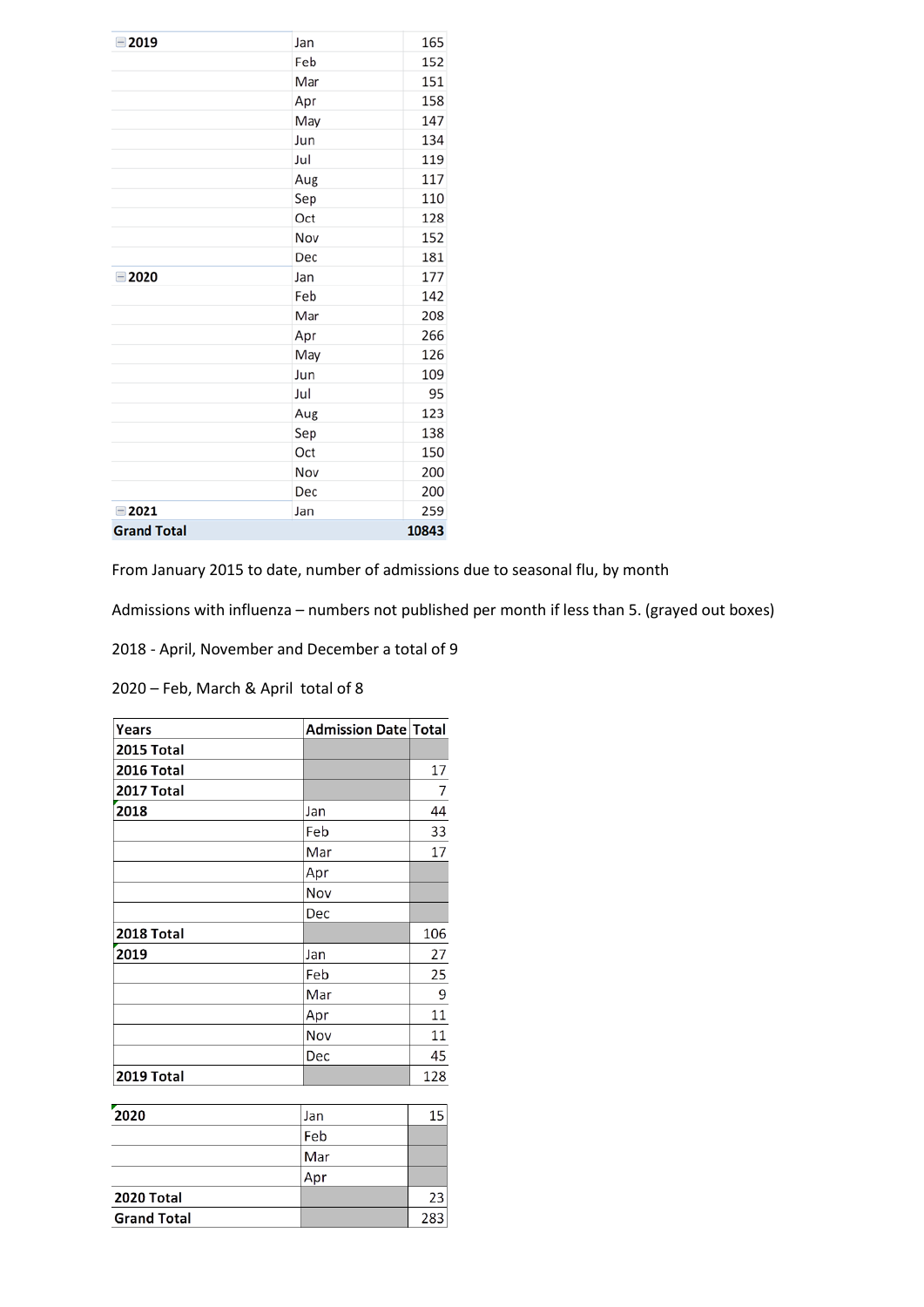## **From January 2015 to date, no of ICU beds occupied by seasonal flu patients, by month**

|                    |                    | Total ITU     |  |  |
|--------------------|--------------------|---------------|--|--|
| Year (discharged)  | Month (discharged) | Overnight Bed |  |  |
|                    |                    | <b>Stays</b>  |  |  |
| 2016               | Jan                |               |  |  |
| 2017               | Dec                |               |  |  |
| 2018               | Mar                |               |  |  |
| <b>Grand Total</b> |                    |               |  |  |

From January 2015 to date, no of deaths due to seasonal flu, by month.

- Due to low numbers figures have been provided by year with 8 patients spread out over the years 2015, 2016, 2017 and 2020

Deaths with influenza

| Years              | DischargeDate   Total |  |
|--------------------|-----------------------|--|
| <b>2015 Total</b>  |                       |  |
| <b>2016 Total</b>  |                       |  |
| <b>2017 Total</b>  |                       |  |
| <b>2018 Total</b>  |                       |  |
| <b>2019 Total</b>  |                       |  |
| <b>2020 Total</b>  |                       |  |
| <b>Grand Total</b> |                       |  |

Grey cells within years/months numbers = Redacted data due to small numbers under NHS Digital Rules.

From January 2015 to date, average age of death from seasonal flu **-** average age 78

**From January 2015 to date, no. of seasonal flu deaths under 80 years old, WITHOUT a pre-existing medical condition. -** Unable to answer

For 2020, no. of covid-19 hospital admissions, by month. –

- information is published o[n https://www.england.nhs.uk/statistics/statistical-work-areas/covid-](https://www.england.nhs.uk/statistics/statistical-work-areas/covid-19-hospital-activity/)[19-hospital-activity/](https://www.england.nhs.uk/statistics/statistical-work-areas/covid-19-hospital-activity/) and <https://coronavirus.data.gov.uk/details/download>

For 2020, no. of ICU beds occupied, by covid-19 patients, by month. - Unable to provide figures. Typically ICU L3 capacity is 7 beds, though we do have the ability to flex to 9 beds in the ICU ward area when demand has increased. Furthermore we also have the ability to utilise SHDU and MHDU capacity which provides a grand total of 15 ICU beds.

For most of 2020, ICU L3 occupancy and capacity was 7 beds, however in March/April 2020 demand was so high occupancy and capacity for ICU L3 patients was increased further to a total of 20 beds, November occupancy and capacity was increased to a total of 11 beds and December occupancy and capacity was increased to a total of 10 beds.